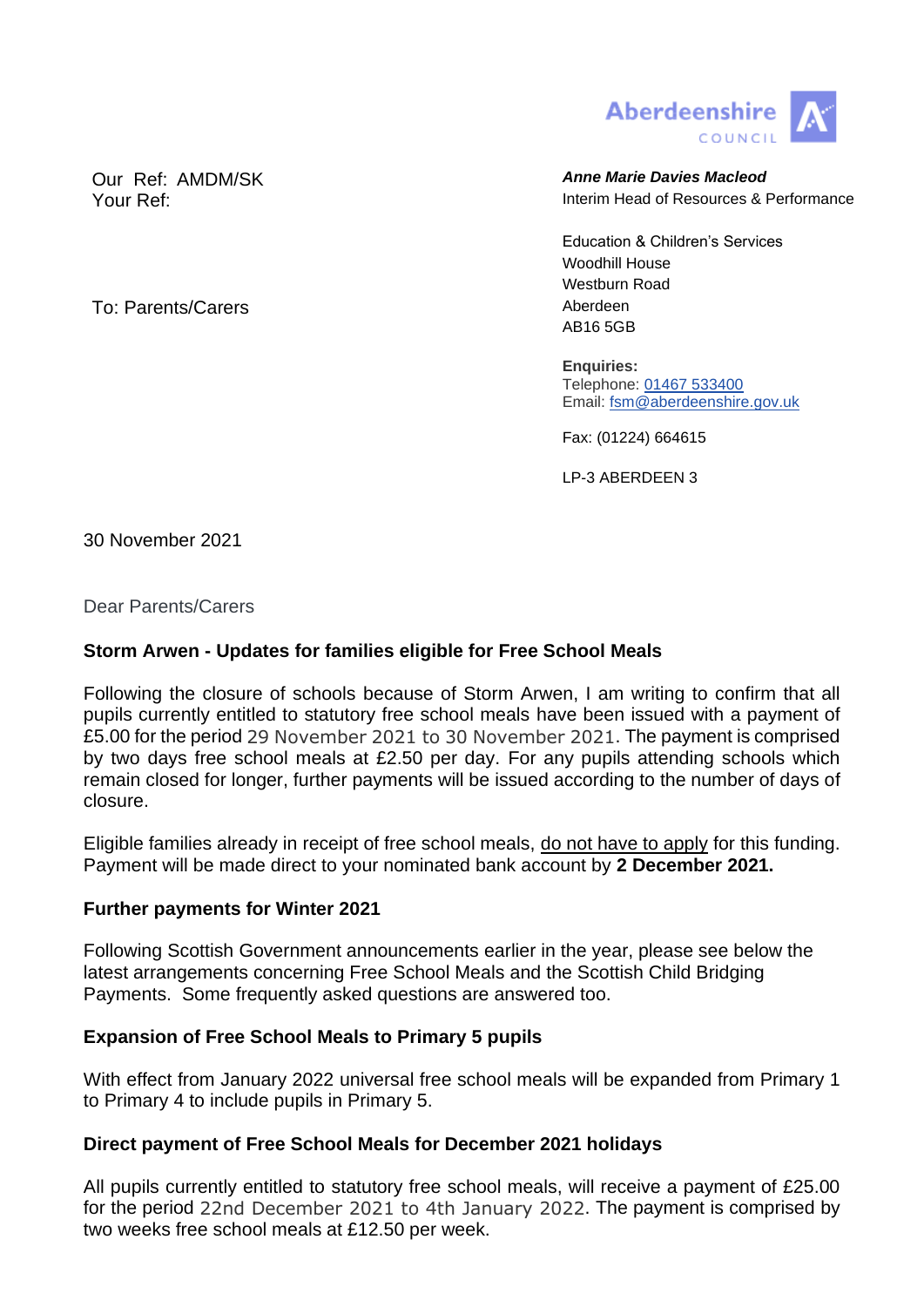# **Scottish Child Bridging Payment – December 2021**

All pupils currently entitled to statutory free school meals, will receive a [Scottish Child Bridging](https://www.mygov.scot/scottish-child-bridging-payments)  [Payment](https://www.mygov.scot/scottish-child-bridging-payments) of £160.00.

# **Do I need to apply for this funding and when will I receive payment?**

Eligible families already in receipt of free school meals, do not have to apply for this funding. Payment will be made direct to your nominated bank account by **17 December 2021.**

## **Pre-school age child in funded early learning and childcare settings**

Pre-school age children are not entitled to free school meals and, in accordance with the Scottish Government criteria, are not entitled to the [Scottish Child Bridging Payment.](https://www.mygov.scot/scottish-child-bridging-payments) This is because the Scottish Child Payment is now available. If you have not already done so you can apply for the [Scottish Child Payment on mygov.scot.](https://www.mygov.scot/scottish-child-payment)

# **I have recently applied for Free School Meals but I've not been notified of the outcome**

If you have recently applied for income based free school meals, please be assured that we are dealing with all applications as quickly as possible, and we will contact you direct when your application has been processed.

## **Families who are on a low income but not currently in receipt of free school meals can check entitlement by completing the following online form:**

## [Check entitlement and apply for free school meals](https://aberdeenshirecouncil.formstack.com/forms/free_school_meals_school_clothing_grant_application_form)

Children are eligible for free school meals if their parents (or carers) are in receipt of a qualifying benefit.

The current qualifying benefits and allowances are:

- Income Support (IS)
- Income Based Job Seekers Allowance (JSA)
- Pension Credit (Guarantee Credit)
- Any income related element of Employment Support Allowance
- Child Tax Credit (CTC), but not Working Tax Credit (WTC), and have an income of less than £16,105
- Both Child Tax Credit and Working Tax Credit with an income of less than £7,500
- Support under Part VI of the [Immigration and Asylum Act 1999](https://www.legislation.gov.uk/ukpga/1999/33/contents)
- Universal Credit with a monthly take home pay of less than £625 *(the qualifying benefits and allowances are subject to change)*

If you are aged 16-18 years-old and receive any of the above qualifying benefits in your own right, you can apply for free school meals.

## **Future Payments 2022/2023**

Four equal payments of £130 will be made at Easter, Summer, October and Christmas along with direct payment of free school meals. The payments will be made in line with the start of the school holidays. Further information will be provided in advance of the payment dates.